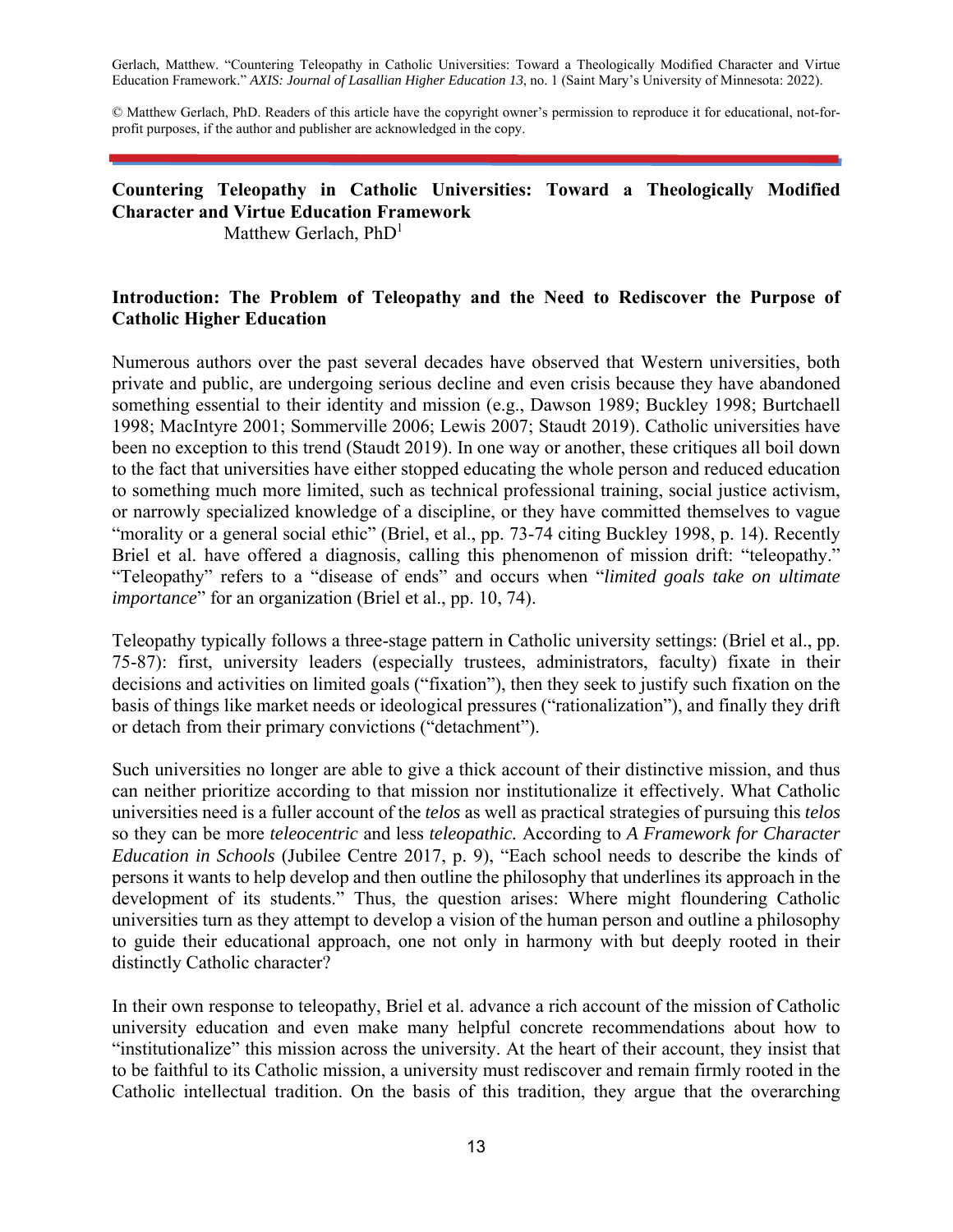purpose or core mission of Catholic universities is to foster "integral human development" of students (or to "educate the whole person") "through an interdisciplinary approach to education with its deepest roots expressed philosophically and theologically" (2021, p. 3).

While I generally and heartily agree with Briel et al.'s proposals and recommendations, what seems missing is an actionable outline of such an educational approach, one that would be rooted in, and flow from, the Catholic educational tradition. While they identify many traits of the well educated Catholic university student in the course of the book, what seems needed is something like a framework that contains both an account of the human person and human flourishing and an outline of the various traits that a university would strive to develop in its students that corresponds to this account. To supply such a need, the Jubilee Centre's university character education *framework* was created precisely "to help universities articulate and structure their mission to further the flourishing of their students and the holistic character development that is central to it" (2020, p. 1); it offers universities "a philosophically rigorous and practically actionable conceptual framework" for educating for individual and social flourishing (2020, p. 2). Thus, the university framework purports to offer a powerful resource to help all universities, including Catholic universities, understand and direct their practical efforts to carry out their mission, thereby countering the disease of teleopathy.

Therefore, building on and complementing the work of Briel et al., I will argue that Catholic universities might rediscover their core mission to educate the whole person with greater clarity and be better equipped to carry out that mission by adopting the framework of the Jubilee Centre. But the Jubilee Centre's framework for universities cannot and should not be taken "as is" but would need to be significantly modified if it is to fulfill its stated intention for *Catholic* universities. Thus by theologically augmenting the Jubilee Centre's framework in ways reflecting their distinctive mission and educational tradition, Catholic universities might equip themselves with a potent "philosophically rigorous and practically actionable conceptual framework" (Jubilee Centre 2020, p. 2) with which to remedy their teleopathy.

I will proceed with my argument in the following steps. First, I will address a fairly weighty objection one might have to a Catholic university using a secular educational framework such as that of the Jubilee Centre. Second, I will consider the claim that the primary purpose of Catholic university education is intellectual, not moral and relate this claim to the "two core principles" that should illuminate the university's principally intellectual *telos*. Third, if the primary *telos* is intellectual as claimed, and "wisdom" is the most distinctive virtue of university education, I will argue that contemplative wisdom (*sophia*) should be given a (more) distinct and prominent place in a virtue education framework that would be geared toward universities. Fourth, I will briefly illustrate how a theologically informed Christian anthropology would modify an Aristotelian account of flourishing and would require the addition of supernatural virtues to a virtue education framework. And to conclude, I will make some brief observations and illustrate some practical applications of the framework to different facets of the university.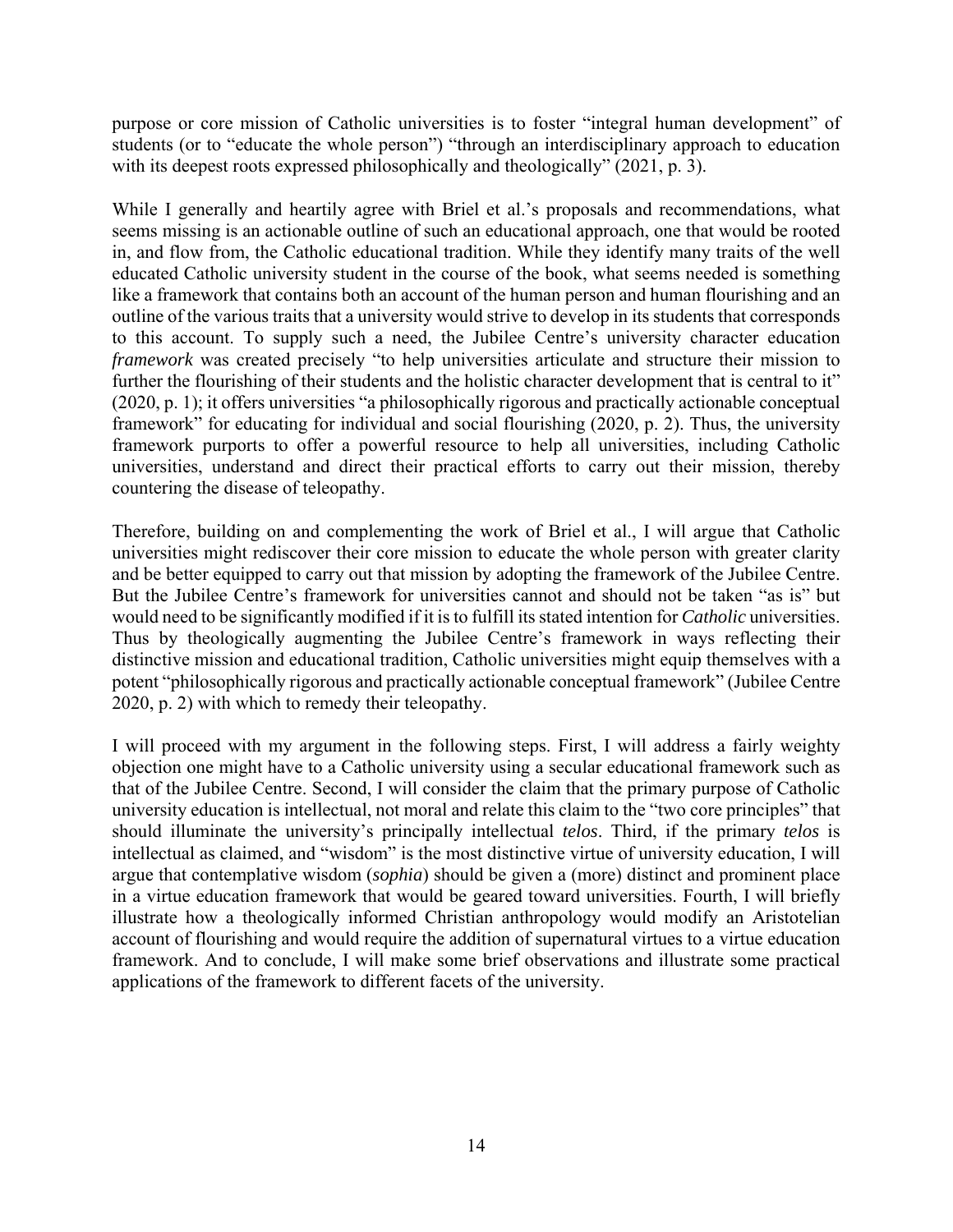#### **A Preliminary Objection: "Why Use a Secular 'Blueprint' for a Sectarian University?"**

One rather serious objection might be launched at this point, making my argument a non-starter. The Jubilee Centre's Framework is a secular framework, drawing from several profane (nontheological) disciplines and is intended for broad use across ideological lines; moreover, it draws heavily upon an ancient pagan Greek philosophy of human flourishing, character, and the virtues, especially Aristotle's ethics. Why would a Catholic university wish to use a secular educational framework? How could such a framework help Catholic universities articulate and commit more fully to their *distinctive* mission as "Catholic"? After all, much of the criticism of Catholic universities is that they have adopted a secular and impoverished model of education.

In reply to this important objection, I would first counter that I am not proposing that the Jubilee Centre's Framework be adopted and applied as a secular blueprint of a character and virtue-focused university education. Nor does the Jubilee Centre prescribe or intend it to be used as a blueprint at all; in fact, just the opposite. The framework is to serve as a "guide" for schools to reflect on a set of concepts and practical considerations as they work to envision and implement character education, as unique institutions in their unique circumstances. Thus, no school – secular or religious – should use the framework as an "off-the-shelf blueprint" (2020, p. 8).

In addition, and perhaps more to the central point of the objection, I would observe that "secular" is not necessarily understood pejoratively by Catholics, nor is Catholicism as "sectarian" as one might suppose. Indeed, Catholicism holds to the relative autonomy of the secular sphere and academic disciplines, and acknowledges the order of "secondary causality" where things of the world are given their being by God and act as true causes (though not in a fideistic sense). Even though a "fallen world," the Church presupposes the inherent dignity, goodness and intelligibility of the created natural realm, including human beings, and thus presumes that many elements of goodness and truth exist in every human culture. Catholic theology holds that: *Gratia non tollit naturam, sed perficit*, "grace does not destroy but perfects nature" (Thomas Aquinas *Summa Theologiae*, P. 1, Q. 1, art. 8 ad 2); sacred theology presupposes and builds on philosophy and other "secular" arts and sciences.

Indeed, Catholic intellectual tradition has always included a profound respect for and engagement with pre-Christian thought, especially Greek philosophers like Plato and Aristotle, as key players of Western thought and culture. As John Paul II explains, a Catholic university "is open to all human experience and is ready to dialogue with and learn from any culture" but in this dialogue it must also "discern their positive and negative aspects" (1990: para. 43, 44). Newman captures this Catholic attitude toward Aristotle: "In many subject-matters, to think correctly, is to think like Aristotle" (1891, p. 110). For these reasons and more, the Catholic university should not hesitate to look for some direction in the "best" of secular learning when it is wrestling with teleopathy and recommitting to its educational mission as a university.

But before I proceed to recommend particular modifications to the Jubilee Centre Framework, I must turn to Briel et al.'s "two core principles" of Catholic higher education, for these two principles are central to a concept of a Catholic university and should, therefore, guide any Catholic augmentation of the framework. Under the guidance of these two principles, it seems that the Jubilee Centre's "neo-Aristotelian" account of human flourishing and corresponding character/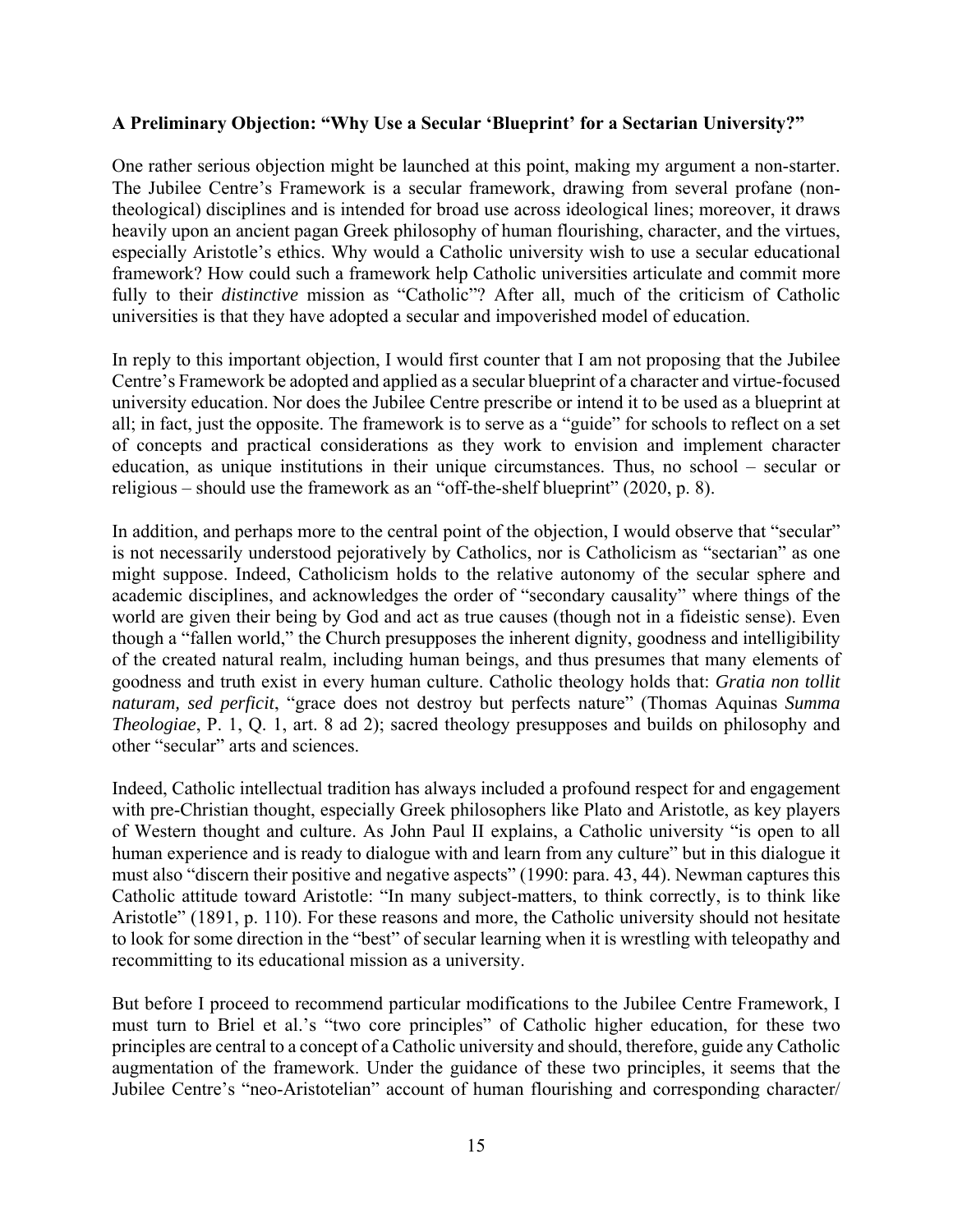virtue education framework would need to become more of a Catholic "neo-Thomistic" account and framework to be suited for a Catholic university setting (though I will not be able to develop this modified account at much length in this paper).

## **The Two Core Principles and the Principally Intellectual Purpose of a Catholic University**

In Briel et al.'s account, the primary purpose of a Catholic university is intellectual, not moral. Assuming this claim is basically true, it raises a plausible objection to my argument: Would it lead to greater teleopathy to place a character and virtue framework at the center of mission (presuming it is a moral formation framework)? Before responding to this question, it will be important to consider more carefully what we define as the "principally intellectual endeavor" claimed by Briel et al. (p. 76) and what good it promises for human flourishing overall.

The mission of each type of institution is defined principally by the distinct "good" which it hopes to contribute to human beings. What, then, is this distinct "good" of a university? In general terms, I agree with Kristjánsson's (2020) claim that "human flourishing is the aim of education." But this could be said of all human institutions and actions in general (athletic programs, health care institutions, etc.), and this is why "human flourishing" (*eudaimonia*) is held in eudaimonic accounts of flourishing like Aristotle's as a "final" or "ultimate" end, i.e., a *telos* for the sake of which we do all that we do.

So then, we must ask, what is the distinct "good" at which a university institution aims? As an institution of "higher learning," I would suggest that the answer has to do with the nature of that learning: the goodness of truth or "universal knowledge." In his Apostolic Constitution on Catholic Universities *Ex Corde Ecclesiae* (1990)*,* John Paul II teaches that the essential aim or "basic mission" of universities is not merely "human flourishing" but is human flourishing in and through the impartial search for truth: "a continuous quest for truth through its research, and the preservation and communication of knowledge for the good of society" (John Paul II 1990, para. 30; see also para. 5 and para. 7).

How does a university being "Catholic" impact this *telos*? While it might be supposed that a faithbased institution might limit the range of truth, John Paul II claims that, instead, "by its Catholic character, a University is made more capable of conducting an impartial search for truth" (1990, para. 7), not less. John Paul II describes the scope of this search for truth as all-encompassing: "Without in any way neglecting the acquisition of useful knowledge [e.g., technical professional training], a Catholic University is distinguished by its free search for the whole truth about nature, man and God" (1990, para. 4).

In other words, at least in theory, the good of truth on offer at a Catholic university should include the knowledge of every art, science, field, or discipline and thus be "interdisciplinary" and "integrative." This is what John Henry Newman (1891) meant a century earlier when he claimed that the "universal knowledge" in liberal learning is the object of university studies and why he argued for a place for every discipline within the "circle of knowledge," including revealed theology. It is this unity and extension of truth across spheres and fields of knowledge that is the basis of the two core principles of Catholic higher education: the unity of knowledge with the continual task of integrating knowledge (John Paul II 1990, para. 15-16, 20), and the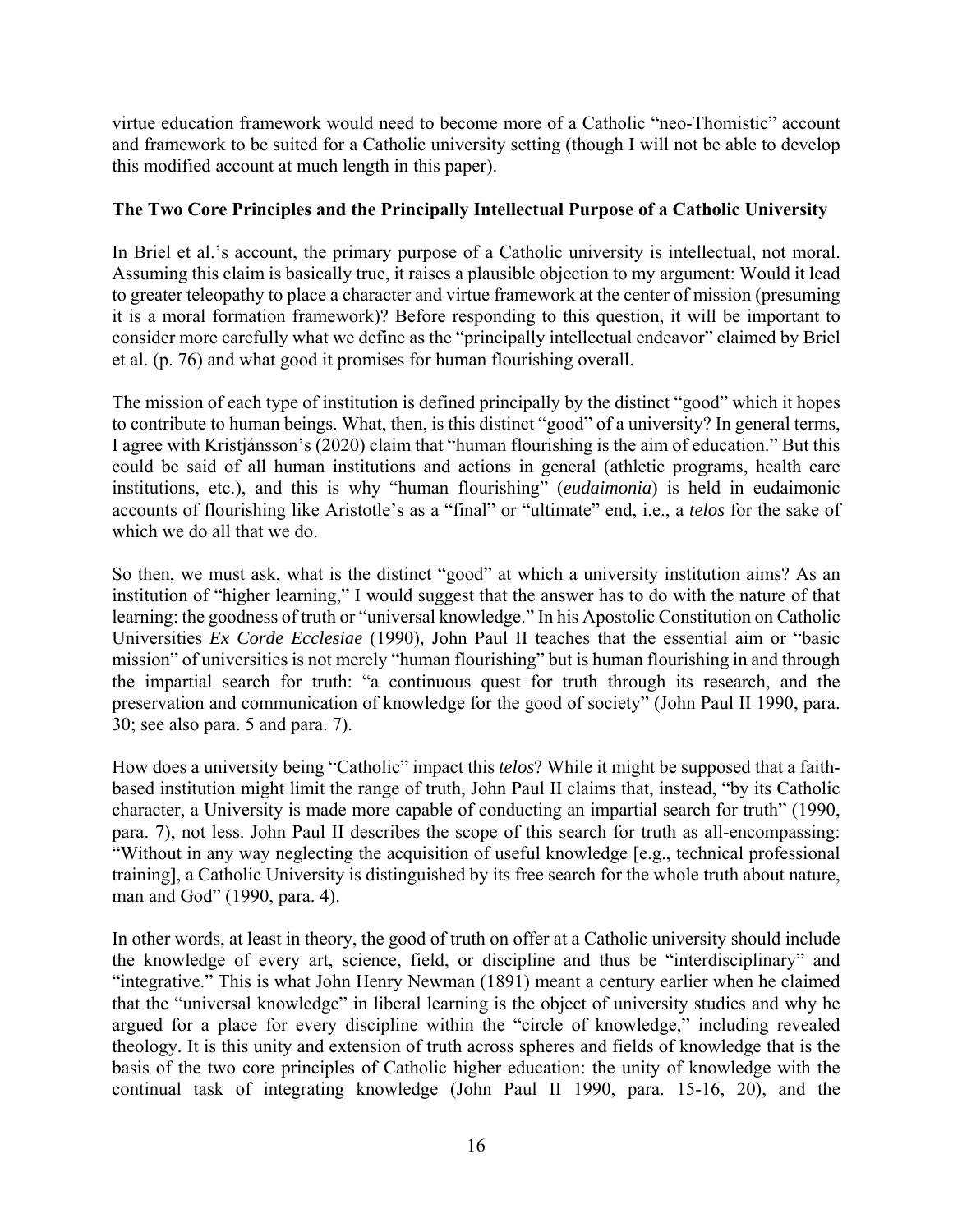complementarity of faith and reason ever rediscovered by means of the ongoing dialogue between faith and reason (John Paul II 1990, para. 15, 17, 20). Any account of the purpose of the Catholic university would need to be rooted in these two fundamental convictions; and thus any attempt to counter teleopathy would also need to be grounded in and harmonize with these principles.

## **The Primacy of the Virtue(s) of Wisdom?**

In *The Idea of a University* Newman defends the intrinsic value of university education based on the unique "perfection" or excellence of the mind it was supposed to yield; this excellence is what he calls the "philosophic habit of mind." This habit is a virtuous disposition that enables "the power of viewing many things at once as one whole, of referring them severally to their true place in the universal system, of understanding their respective values, and determining their mutual dependence" (Newman 1891, p. 137). Here we see the connection between the two core principles and an intellectual virtue: "The two guiding principles of Catholic higher education, the unity of knowledge and the complementarity of faith and reason, result in the acquisition of *wisdom*" (Briel et al., p. 43). This wisdom thus stems from sources both human and divine, natural and revealed. Wisdom, fed by the integration of disciplinary knowledge derived from resources of both faith and reason, is the culminating and integrative virtue distinctive to a university education. One might say that *sophia* (philosophical wisdom) is the "meta-virtue" of university education, along with *phronesis* (practical wisdom). This contemplative wisdom is the "fruit" of the impartial search for truth at a Catholic university; it is this wisdom, above all, that most represents the university's distinctive "good" contributing to individual and social flourishing. Sacred Scripture beautifully captures the supremacy of "wisdom":

Therefore I prayed, and prudence was given me: I pleaded and the spirit of Wisdom came to me. I preferred her to scepter and throne, and deemed riches nothing in comparison with her, nor did I liken any priceless gem to her; because all gold, in view of her, is a bit of sand, and before her, silver is to be accounted mire. Beyond health and beauty I loved her, and I chose to have her rather than the light, because her radiance never ceases. Yet all good things together came to me with her, and countless riches at her hands; I rejoiced in them all, because Wisdom is their leader, though I had not known that she is their mother. (*Wisdom* 7:7-12)

The possession and contemplation of the truth with this virtue leads to an overflow of spiritual pleasure: *gaudium in veritate*, "joy in the truth" (John Paul II 1990, para. 1).

Now I am in a position to return to the objection raised in the last section: If the primary purpose of a university education were intellectual, not moral, would this not suggest that a character framework would cause rather than cure teleopathy by putting "second things first"? Not necessarily. The reason is due to the fact that "secondary" does not mean unimportant or marginal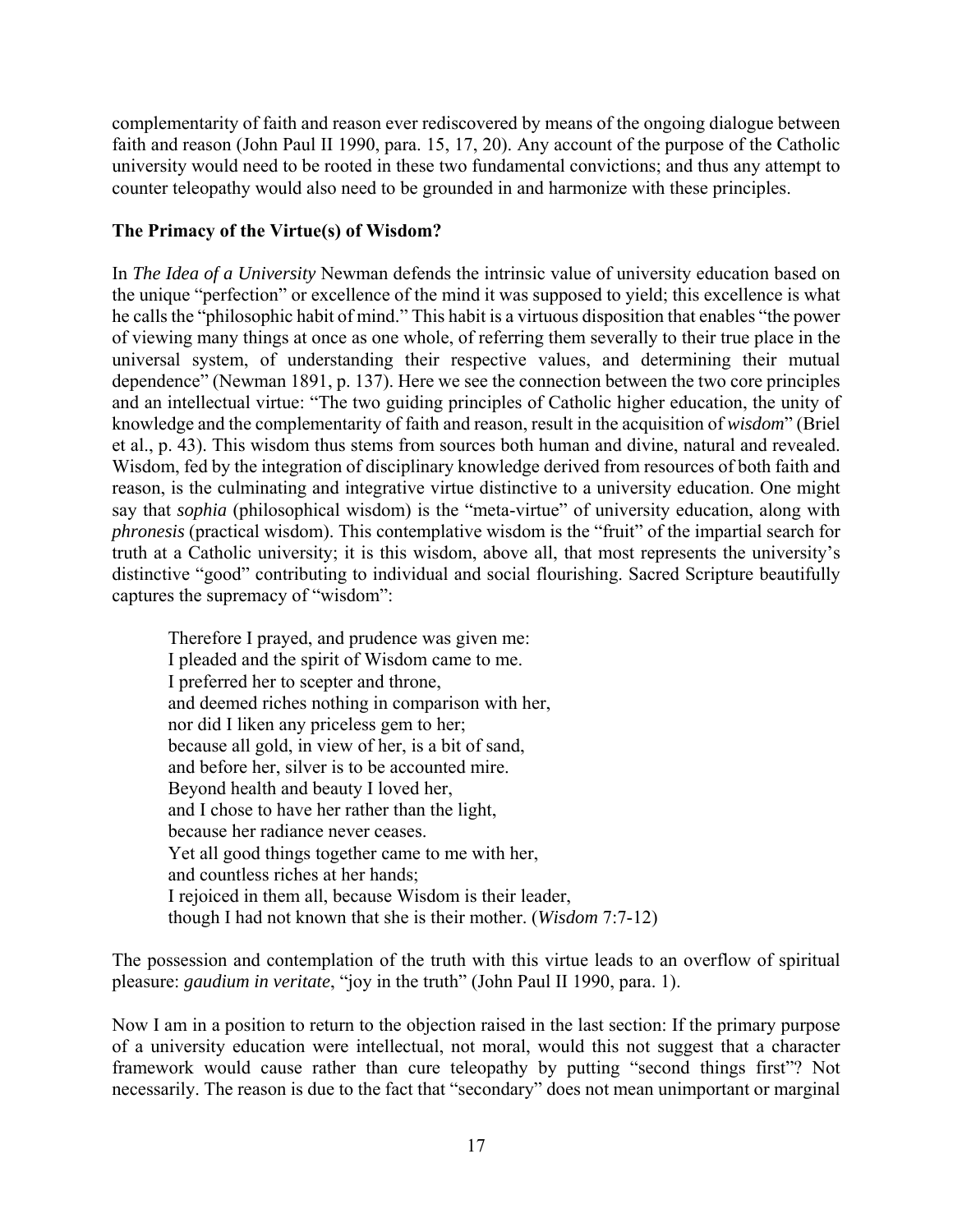to mission but that moral formation is ordered "to cultivate habits of mind to see things in relation to each other and to make good judgments about the world" (Briel et al., p. 76). It is critical at this juncture to reply to this objection by pointing out the fact that the Jubilee Centre's Framework for universities includes intellectual virtues as well as moral virtues (and amoral ones like the performance virtues) and that this framework is not exclusively, but inclusively, moral. While the emphasis of the framework does seem to be moral and virtue-ethics heavy, it is perhaps even more importantly a holistic, or integrative, framework for education. It places the many different kinds of virtues within an integral whole and orders them all toward individual and social flourishing under the guidance and conducting of *phronesis*. This is an important observation lest the holistic nature of the framework be overlooked.

One way of capturing all this is to say that the aim of a Catholic university education is to help form and foster in students an integrated set of virtues (intellectual, moral, civic, performance as well as theological and infused virtues) corresponding to an integrated set of goods that, when chosen together, are constitutive of human flourishing, individually and socially. According to *A Framework for Character Education in Schools* (Jubilee Centre 2017, p. 9), "Each school needs to describe the kinds of persons it wants to help develop and then outline the philosophy that underlines its approach in the development of its students." This is true for universities, as well, and such a description or outline would have to include the virtue of wisdom. Thus, I recommend that the intellectual virtue of contemplative wisdom (*sophia*) should have a definite and prominent place in a modified character and virtue framework for use in Catholic universities.

## **Theologically Modifying a Neo-Aristotelian Framework for Application in Catholic Universities**

Above I argued that the Jubilee Centre's Framework for character education could help Catholic universities clarify and recommit to their mission, thereby countering their "teleopathic" tendencies. But there is one important condition to this proposal, namely, that such a framework must first be augmented by Catholic theology. In fact, the framework must not be taken "as is" but should be augmented in two ways: "naturalistically," somewhat along the lines of Kristján Kristjánsson's (2020) contemporary "expanded account of Aristotelian flourishing" ("EAF"), and "super-naturalistically," along the theological lines of James Arthur's recent work *A Christian Education in the Virtues: Character Formation and Human Flourishing* (2021). For the purposes of my present argument, I will focus on the latter, not the former modification.

Since the Jubilee Centre's character education frameworks are grounded in a "neo-Aristotelian" account of human flourishing, character education, and the virtues, it seems natural to look to the Catholic intellectual tradition to see how Aristotle's ethical theory – especially his *Nicomachean Ethics* (2009) – has been appropriated theologically. The great assimilator of Aristotle is Saint Thomas Aquinas (AD 1225-1274). Rather than a neo-Aristotelian theory and framework, Catholic universities would be equipped with a "Neo-Aristotelian-Thomistic" theory and framework (Arthur 2021).

Aristotle's virtue-centric concept of flourishing is encapsulated in the Greek word, *eudaimonia*, translated "human flourishing" or "happiness." According to Aristotle's human-function (*ergon*) argument (2009, p. 11-12 [1097b-1098a], *eudaimonia* is the ultimate end and highest good of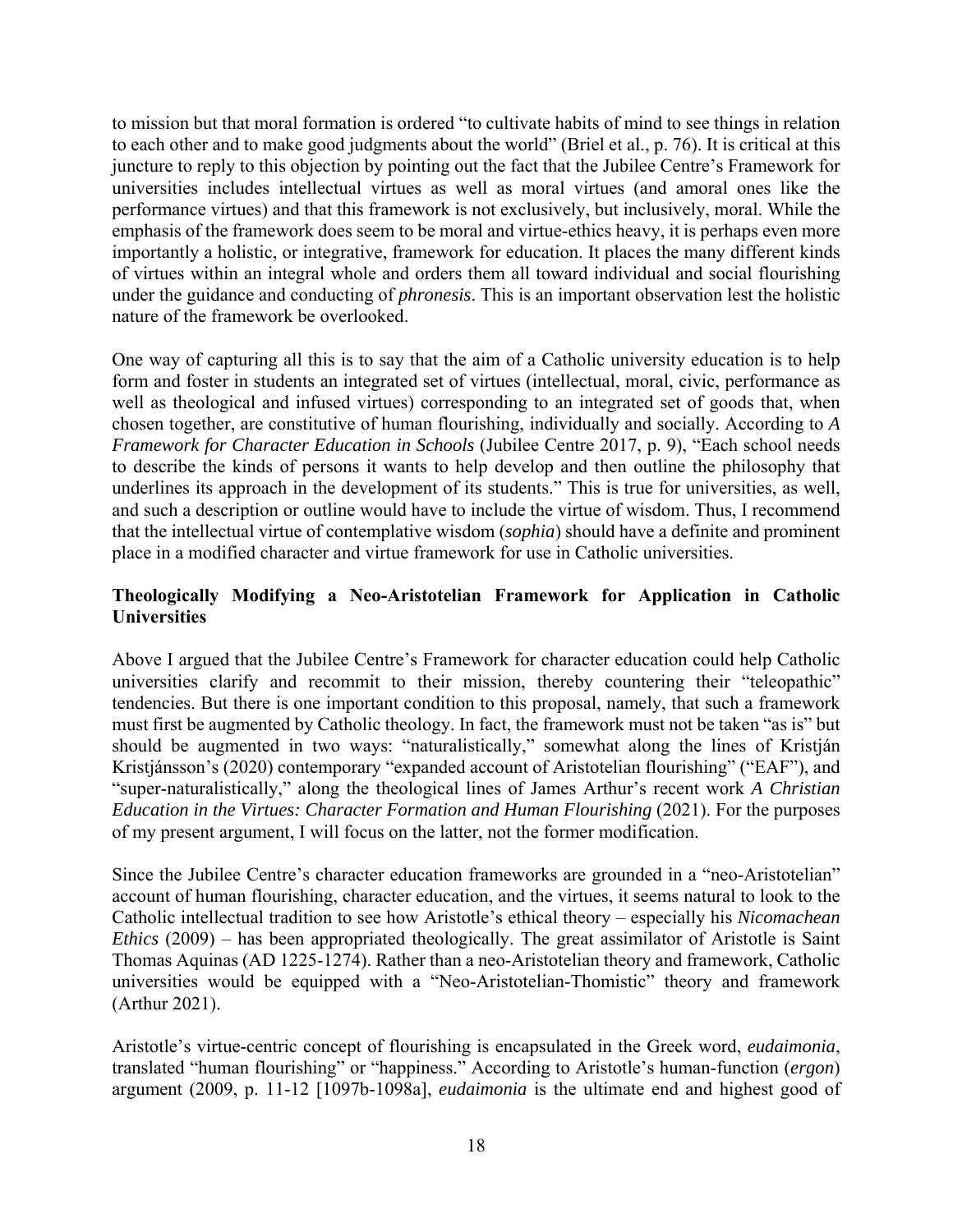human life and this flourishing is found above all in excellent, i.e., rational and virtuous, human activity (Kristjánsson 2020); a life of mere pleasure or sub-rational behavior could not fulfill human potential and, therefore, undermines human fulfillment. The notion of excellent, "reasoninfused activity, suitable and peculiar to human beings, achieved over a complete life" (Kristjánsson 2020, p. 9) is thus the centerpiece in Aristotle's account of human teleology and in any *eudaimonic* educational theory. Since the acquisition and exercise of the virtues is what leads to good character, developing good character is paramount to a *eudaimonic* account and character education needs to focus on virtue formation and growth above all.

Aristotle's moral naturalism could not be used as a "thick" enough backdrop for a character and virtue framework for Catholic universities that wish to retrieve and recommit to their distinctive mission as a *Catholic* university. Hence, his account needs to be stretched or expanded in a few ways. This expansion would need to follow the lines of a Christian anthropology, which relates the origin, nature, "function," and end or destiny of human beings to God. The classical Thomistic axiom, "grace presupposes and builds on nature" would guide this "supernaturalistic" expansion of Aristotelian flourishing and virtue ethics.

For instance, Christian faith holds that human beings are made by God in the image of God (*imago Dei*) in a determinate human nature that is nevertheless destined to be "divinized" by the gratuitous gift of grace. While Aristotle sometimes describes human capacities in terms of becoming "godlike" (e.g., his treatment of contemplation in Book 10 as a godlike activity), this is not the same as Christians would understand "divinization" by the work of the Holy Spirit in the human soul. On the one hand, Aristotle would readily agree that human beings are bodily, rational, volitional, relational, and substantially one (e.g., through hylomorphism), but he would not have known three other tenets of a Catholic anthropology: (1) created in God's image, (2) sin's effects of dimming our intellect and weakening our will, and (3) called to be joined to the communion with Christ in the Church through the sacrament of Baptism (Arthur 2021, p. 42). As the Second Vatican Council's Pastoral Constitution on the Church in the Modern World *Gaudium et Spes* puts it: "only in the mystery of the Word made flesh that the mystery of man truly becomes clear" (Flannery 1996, para. 22).

The twofold capacity for action – nature and grace – corresponds to the Christian view of the human *telos* being twofold: human beings are not merely called to an earthly, temporal, and natural human life that at best only leads to incomplete beatitude but they are also called to a heavenly, eternal, and supernatural life where alone happiness is complete. Saint Thomas Aquinas formulates this twofold end: "Now man's happiness is twofold. One is proportionate to human nature, a happiness, to wit, which man can obtain by means of his natural principles. The other is a happiness surpassing man's nature, and which man can obtain by the power of God alone" (ST I-II, q. 62, a.1). Divinization by grace is made possible by the coming of Jesus Christ and the gift of grace that comes from and through him in the Christian sacraments. This transformative process starts in this life but is only fulfilled in the complete happiness of the beatific vision in the next life. An account of human flourishing and a corresponding education framework would need a place for both types of *eudaimonia*. Or as Arthur (2021, p. 25) puts it: "Today we would say that the student is [being] prepared for life here and hereafter, and this could be said to be the Christian teleology of education."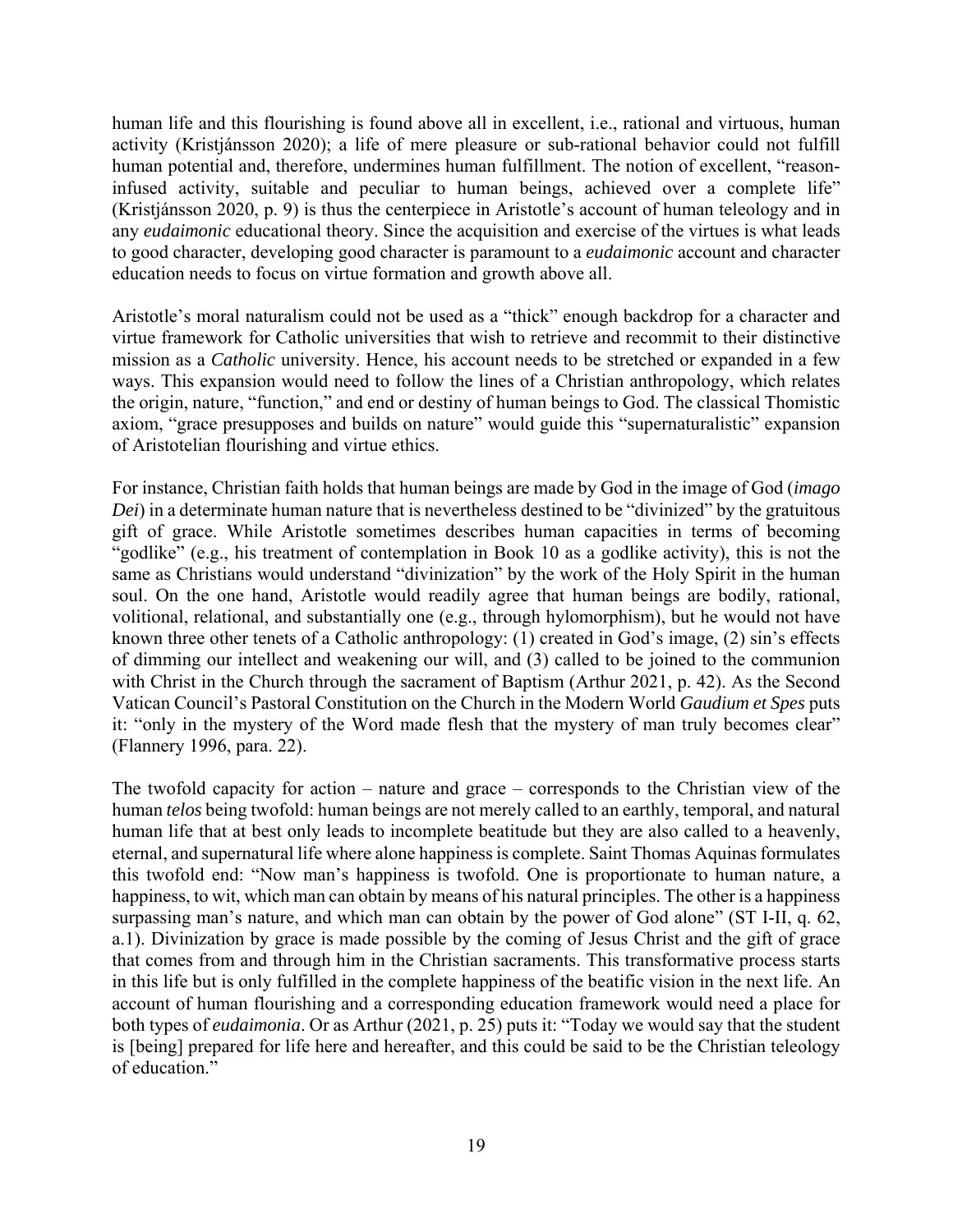The introduction of a supernatural principle of divine life into human nature by an undeserved gift of God's love gives human beings a twofold capacity for virtuous activity, natural and supernatural, corresponding to their twofold *telos*. Whereas Aristotle's natural moral and intellectual virtues are all "acquired" virtues, for Saint Thomas human beings are called and enabled to perfect the divine image within themselves with the additional assistance of graceinfused virtues, theological virtues, and gifts of the Holy Spirit (Cessario 2009; Pinckaers 2001). Even if there are analogues for Christian virtues among acquired virtues of those not in the state of grace, Thomas' inclusion of these supernatural virtues and gifts would require a neo-Aristotelian framework to be stretched quite a lot so as to allot them an appropriately elevated place. The three theological virtues of faith, hope, and charity would need to be understood as supernatural metavirtues, superior to but influencing positively the meta-virtue of *phronesis*. 2

#### **Conclusion**

My goal throughout this essay has been to invite educational leaders at Catholic universities (especially trustees, administrators, faculty) to consider whether and how the Jubilee Centre's university-level character and virtues framework might help them counter the teleopathy of their institutions and empower them for their leadership roles. I have argued that the Jubilee Centre's Framework, duly modified by the Catholic intellectual and theological tradition, might serve Catholic university leaders as a "philosophically rigorous and practically actionable conceptual framework" (Jubilee Centre 2020) as they seek to fight teleopathy in their institutions. The practical implications are enormous, and touch on nearly every aspect of the university. Therefore, perhaps it might be useful to conclude with some particular reflections and questions to illustrate how it might be "practically actionable." I give three or four areas of application: academic leaders, leaders of admission and marketing, and leaders of athletic programs.

- 1. *Academic leaders*: Because it's an education framework, the possible applications are many. But certainly academic leaders – from provost to program directors – might encourage faculty development as well as curricula development, review, or revision efforts across the disciplines using a common framework so that particular virtues, strengths, or skills are appropriately foregrounded yet explicitly situated within the overall virtues framework and remain subordinated to "wisdom" (practical and theoretical) as a meta-virtue. Programs, courses, and syllabi could identify key virtues in the student learning outcomes and provide a brief rationale connecting them to wisdom, character, and an overall flourishing life. For instance, one question that could guide such professional development or curricular work, "What truth is being pursued in this or that course, and how does such disciplinary truth relate to: (a) knowledge in other disciplines within the circle of knowledge, including philosophy and Catholic theology, and (b) the overall good of human flourishing?" How might such curricula be (re)situated and related to the Catholic intellectual tradition and spiritual or supernatural dimensions of the (modified) framework? Does upper administration seem to care about whether the individual faculty or departments are flourishing? Do they exhibit the character traits they would want their faculty to model to students?
- 2. *Admissions and Marketing/ Communications Leadership*: A framework contains an outline of the key elements of the overall education the university aims to offer. It should influence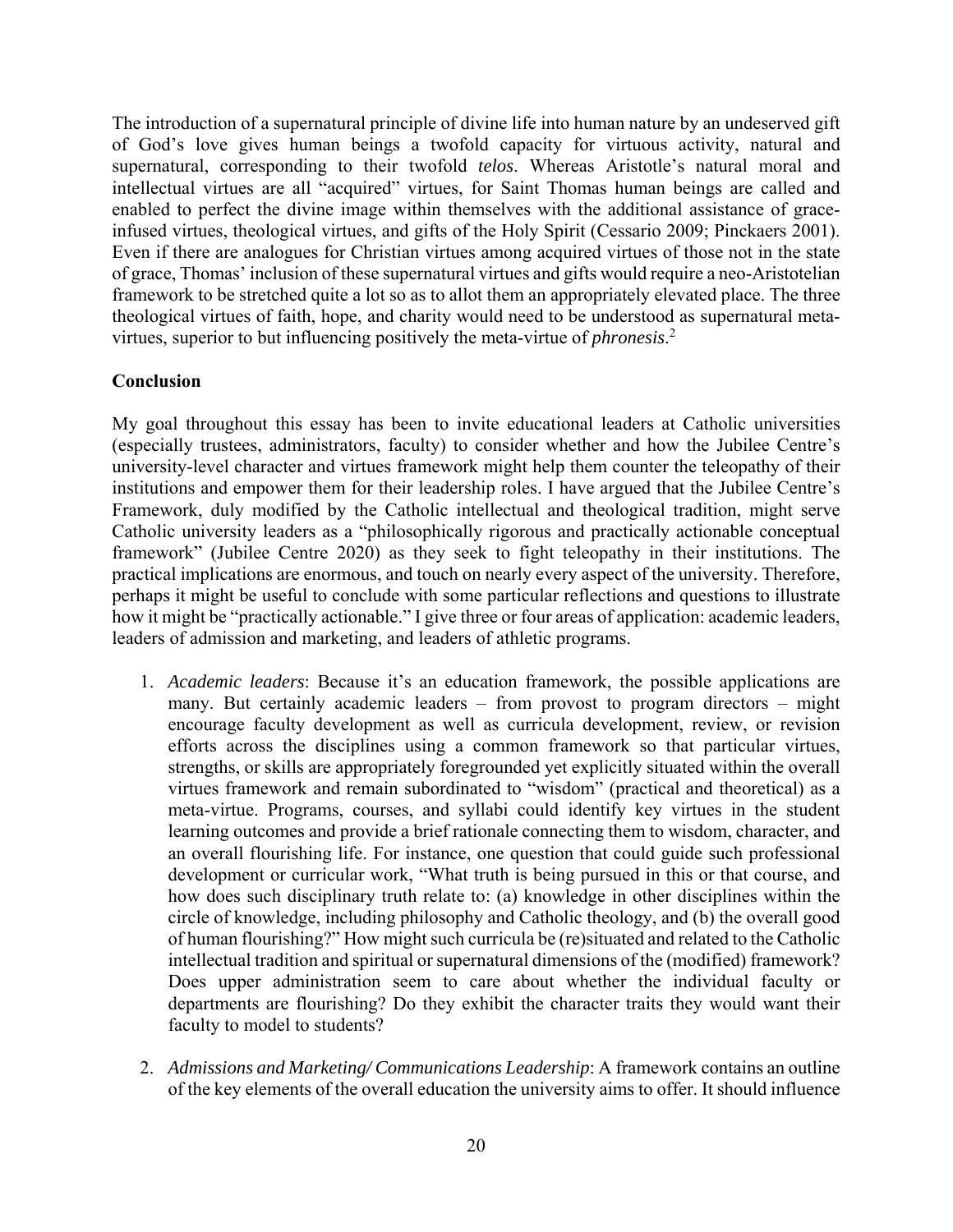what story is told by both marketing and admissions departments. The main question they will need to answer in a clear, compelling, and concise way is: "Is your university's education worth it?" A robust framework like a modified Jubilee Centre framework supplies a rich resource for articulating the value proposition of Catholic university education today. Admissions and marketing might be glad to have such a framework for their work. How might the framework better equip admissions personnel in "selling" the university to prospective students, answering their objections, and accompanying them with care through the admissions process? For example, does the framework help them better answer a question like, "Why go here when I can get job training over there?" or "Why do I have to take a theology course requirement?" Do staff feel confident that they can respond effectively to objections or concerns about the "Catholic" elements and convincingly articulate how these elements would not detract from, but rather add to, their educational experience in light of the framework?

3. *Athletics Program Leaders*: Most coaches, like most teachers, would readily admit they aim at developing attributes in their student athletes that go beyond the technical skills of playing the game. Some will even now talk about their goal of "developing the whole person" and preparing them for life – not just for the field or court. Even small doses of sports psychology can go a long way to promote "winning in life, not just in sport." Do coaches use "character development" language explicitly when they speak about their program? Do they go beyond merely the "performance strengths" of psychology and incorporate moral virtues like moderation, courage, honesty, and compassion? Do they mentor their assistant coaches and staff to think and speak this way with each other and with the players? Do they themselves strive to model it? How would a framework like this potentially help them share and explain their philosophy of coaching, and even particular coaching techniques, more fully and effectively? How would prospective students and their families respond to such a way of describing the student athlete experience?

Much more might be said about a modified Jubilee Centre Framework and how it could practically guide university leaders as they guide their institutions and fight against teleopathy. (The epilogue of Briel, Goodpastor and Briel is a short but powerful "examination of conscience" for university leaders (2021, p. 139-143)). But one thing is clear about our university leaders themselves: "We need leaders of vision and virtue especially the virtues of wisdom and courage to guide us forward" (Briel et al. p. 130). Without such virtues in Catholic university leaders themselves, Catholic universities will increasingly succumb to the disease of teleopathy and die; but with such virtues and the grace of God, there is no limit to healing and resurrection.

#### **References**

Aquinas, T. 1947. *Summa theologica*, vols. 1-3. Benziger Brothers, New York.

Aristotle 2009. *The nicomachean ethics*, trans. D. Ross, rev. L. Brown. Oxford University Press, Oxford.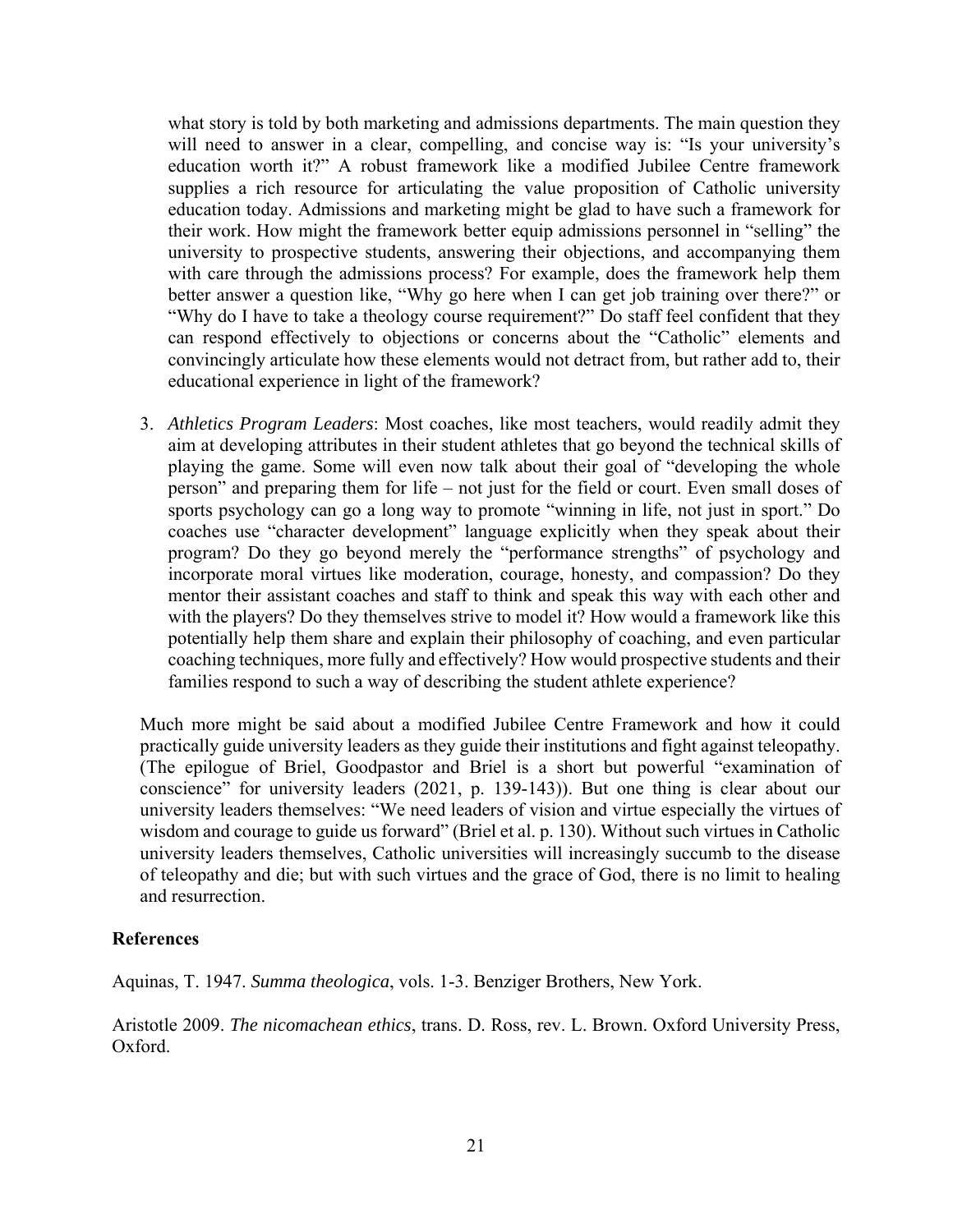Arthur, J. 2021. *A christian education in the virtues: character formation and human flourishing*, Routledge, London and New York.

Briel, D., Goodpastor, K., & Naughton, M. 2021. *What we hold in trust: rediscovering the purpose of catholic higher education*. The Catholic University of America Press, Washington, DC.

Buckley, M. 1993. "The catholic university and its inherent promise," *America* 168, no. 19, p. 14.

Burtchaell, J. 1998. *The dying of the light: the disengagement of colleges and universities from their christian churches*. Eerdmans Pub Co, Grand Rapids.

Cessario, R. 2009. *The moral virtues and theological ethics*, 2nd edn. University of Notre Dame Press, Notre Dame, Indiana.

Dawson, C. 1989. *The crisis of western education*. Franciscan University Press, Steubenville.

John Paul II 1990. *Apostolic constitution on catholic universities (ex corde ecclesiae)*. https://www.vatican.va/content/john-paul-ii/en/apost\_constitutions/documents/hf\_jpii apc 15081990 ex-corde-ecclesiae.html, viewed 17 Jan 2021.

Jubilee Centre for Character and Virtues 2017. *A framework for character education in schools*, University of Birmingham. https://www.jubileecentre.ac.uk/userfiles/jubileecentre/pdf/charactereducation/Framework%20for%20Character%20Education.pdf, viewed 17 Jan 2021.

Jubilee Centre for Character and Virtues 2020. *Character education in universities: a framework for flourishing*. https://www.jubileecentre.ac.uk/userfiles/jubileecentre/pdf/charactereducation/Character\_Education\_in\_Universities\_Final\_Edit.pdf

Kristjánsson, K. 2020. *Flourishing as the aim of education: a neo-aristotelian view*. Routledge, London and New York.

Kristjánsson, K. 2015. *Aristotelian character education*. Routledge, London and New York.

Lewis, H. 2007. *Excellence without a soul: how a great university forgot education*. Public Affairs, New York.

MacIntyre, A. 2001. "Catholic universities: dangers, hopes, choices," in R Sullivan (ed.), *Higher Learning Catholic Traditions*. University of Notre Dame Press, Notre Dame, pp. 1-21.

Newman, J. 1891. *The idea of a university*. Longmans, Green, and Co, London and New York.

Pinckaers, S. 2001. *Morality: the catholic view*, trans. M Sherwin. St. Augustine's Press, South Bend.

Saint Mary's University of Minnesota 2020. "Position statement: character education and virtue formation," 2nd edn. Winona.